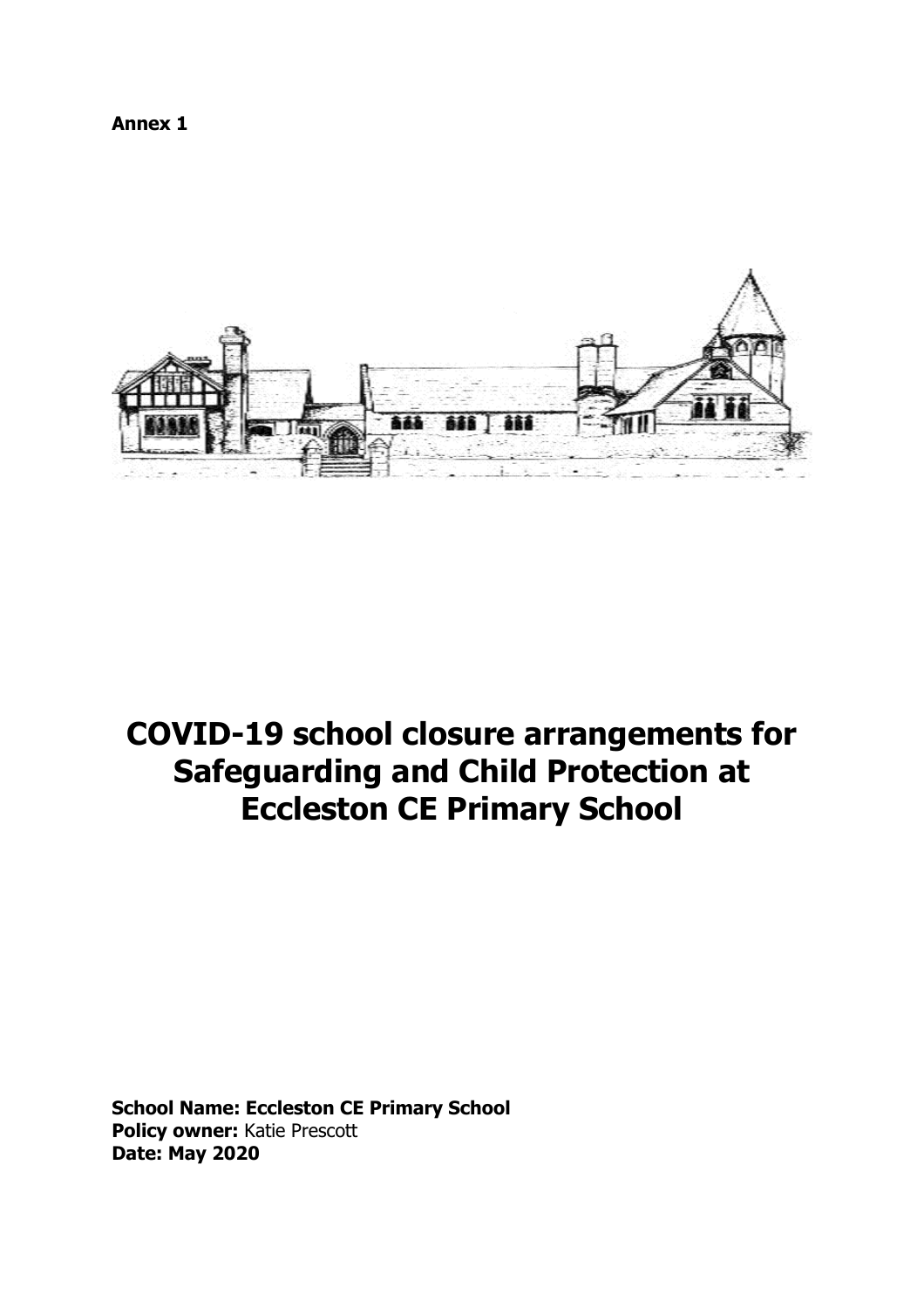# <span id="page-1-0"></span>**1. Context**

From 20<sup>th</sup> March 2020 parents were asked to keep their children at home, wherever possible, and for schools to remain open only for those children of workers critical to the COVID-19 response - who absolutely need to attend.

Schools and all childcare providers were asked to provide care for a limited number of children - children who are vulnerable, and children whose parents are critical to the COVID-19 response and cannot be safely cared for at home.

This addendum of the Eccleston CE Primary School Safeguarding and Child Protection policy contains details of our individual safeguarding arrangements in the following areas:

| 6. |  |
|----|--|
| 7. |  |
| 8. |  |
|    |  |
|    |  |
|    |  |
|    |  |
|    |  |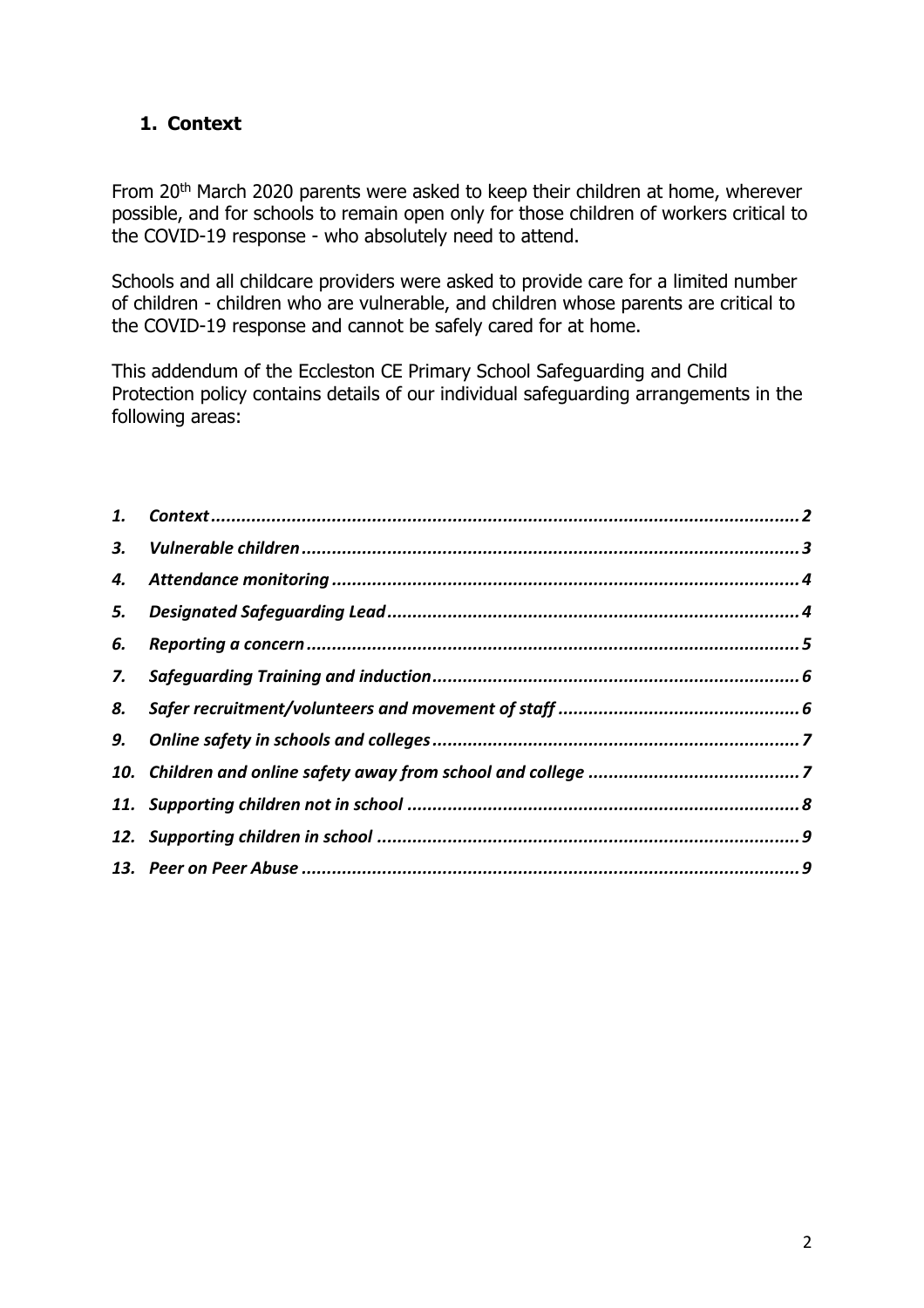## **Key contacts**

| <b>Role</b>                                   | <b>Name</b>         | <b>Contact</b><br>number | <b>Email</b>                              |
|-----------------------------------------------|---------------------|--------------------------|-------------------------------------------|
| Designated<br>Safeguarding<br>Lead            | Katie<br>Prescott   | 01244<br>981 000         | head@ecclestonprimary.cheshire.sch.uk     |
| Deputy<br>Designated<br>Safeguarding<br>Leads | Susanne<br>Wearden  | 01244<br>981 000         | swearden@ecclestonprimary.cheshire.sch.uk |
| Headteacher                                   | Katie<br>Prescott   | 01244<br>981 000         | head@ecclestonprimary.cheshire.sch.uk     |
| Chair of<br>Governors                         | Nayland<br>Southorn |                          |                                           |
| Safeguarding<br>Governor /<br><b>Trustee</b>  | Stephen<br>Miller   |                          |                                           |

# <span id="page-2-0"></span>**Vulnerable children**

Vulnerable children include those who have a social worker and those children and young people up to the age of 25 with education, health and care (EHC) plans.

Those who have a social worker include children who have a Child Protection Plan and those who are looked after by the Local Authority. A child may also be deemed to be vulnerable if they have been assessed as being in need or otherwise meet the definition in section 17 of the Children Act 1989.

Those with an EHC plan will be risk-assessed in consultation with the Local Authority and parents, to decide whether they need to continue to be offered a school or college place in order to meet their needs, or whether they can safely have their needs met at home. This could include, if necessary, carers, therapists or clinicians visiting the home to provide any essential services. Many children and young people with EHC plans can safely remain at home.

Eligibility for free school meals in and of itself should not be the determining factor in assessing vulnerability.

Senior leaders, especially the Designated Safeguarding Lead (and deputy), know who our most vulnerable children are. They have the flexibility to offer a place to those on the edge of receiving children's social care support.

Eccleston CE Primary School will continue to work with and support children's social workers to help protect vulnerable children. This includes working with and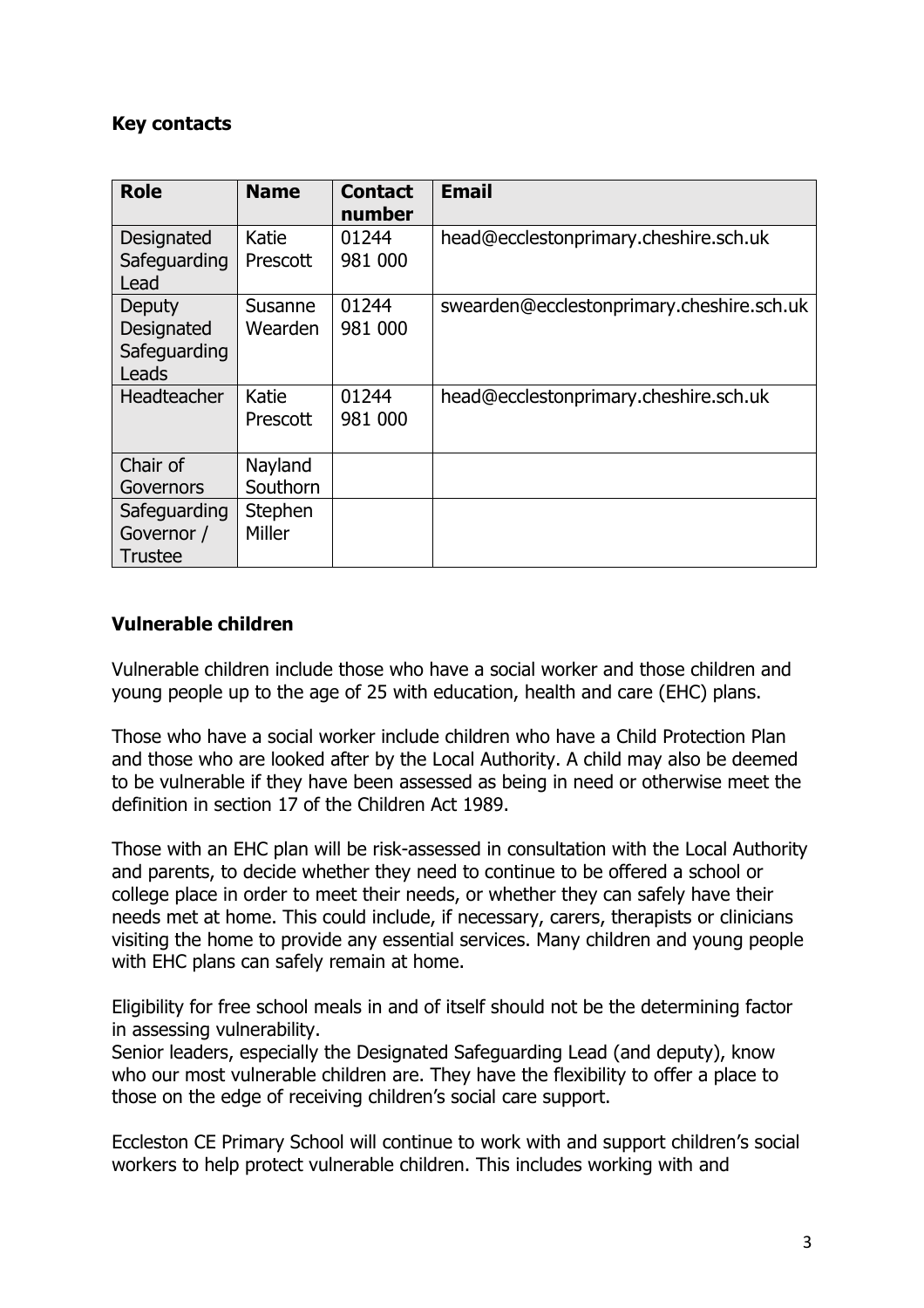supporting children's social workers and the local authority virtual school head (VSH) for looked-after and previously looked-after children. The lead person for this will be: Susanne Wearden.

There is an expectation that vulnerable children who have a social worker will attend an education setting, so long as they do not have underlying health conditions that put them at increased risk. In circumstances where a parent does not want to bring their child to an education setting, and their child is considered vulnerable, the social worker and the school will explore the reasons for this directly with the parent.

Where parents are concerned about the risk of the child contracting COVID19, the school or the social worker will talk through these anxieties with the parent/carer following the advice set out by Public Health England.

Eccleston CE Primary School will encourage our vulnerable children and young people to attend a school, including remotely if needed.

# <span id="page-3-0"></span>**Attendance monitoring**

Local authorities and education settings do not need to complete their usual day-today attendance processes to follow up on non-attendance.

If Eccleston CE Primary School has any children in attendance (e.g. because they are vulnerable or their parent(s) / carers are critical workers) we will submit the daily attendance sheet to the DfE by 12 noon -

[https://www.gov.uk/government/publications/coronavirus-covid-19-attendance](https://www.gov.uk/government/publications/coronavirus-covid-19-attendance-recording-for-educational-settings)[recording-for-educational-settings](https://www.gov.uk/government/publications/coronavirus-covid-19-attendance-recording-for-educational-settings)

If the school has closed, we will complete the return once as requested by the DfE.

Eccleston CE Primary School and social workers will agree with parents/carers whether children in need should be attending school –we will then follow up on any pupil that they were expecting to attend, who does not. We will also follow up with any parent or carer who has arranged care for their child(ren) and the child(ren) subsequently do not attend.

In all circumstances, where a vulnerable child does not take up their place at school, or discontinues, we will notify their social worker.

### <span id="page-3-1"></span>**Designated Safeguarding Lead**

Eccleston CE Primary School has a Designated Safeguarding Lead (DSL) and a Deputy DSL.

The Designated Safeguarding Lead is: Mrs Katie Prescott

The Deputy Designated Safeguarding Lead is: Mrs Susanne Wearden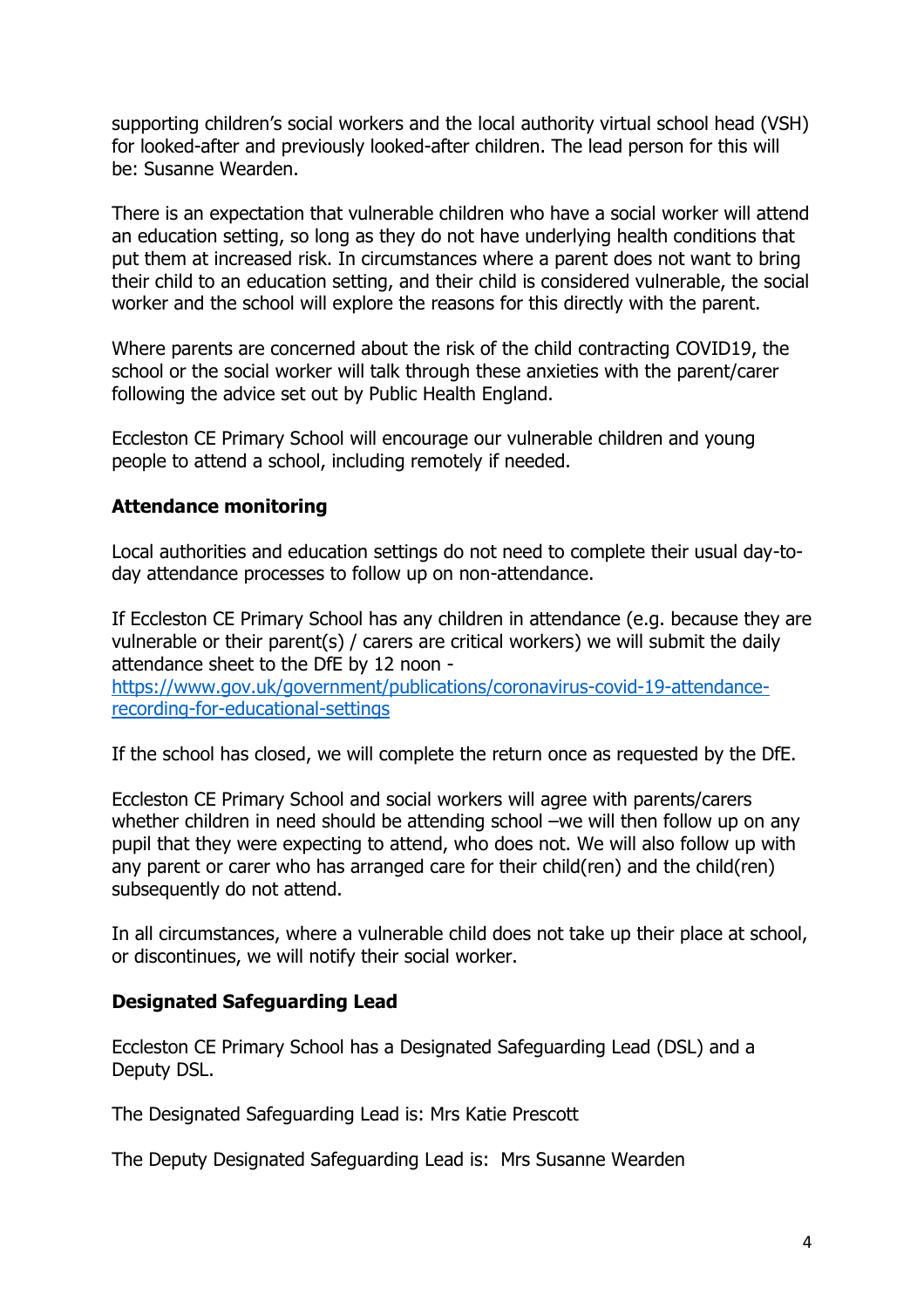The optimal scenario is to have a trained DSL (or deputy) available on site. Where this is not the case a trained DSL (or deputy) will be available to be contacted via phone or online video - for example when working from home.

Where a trained DSL (or deputy) is not on site, in addition to the above, a senior leader will assume responsibility for co-ordinating safeguarding on site.

This might include updating and managing access to child protection online management system (CPOMS)/safeguarding records and liaising with the offsite DSL (or deputy) and, as required, liaising with children's social workers where they require access to children in need and/or to carry out statutory assessments at the school or college.

It is important that all staff and volunteers have access to a trained DSL (or deputy). On each day, the staff on site will be made aware of who that person is and how to contact them by a member of SLT.

The DSL will continue to engage with social workers, and attend all multi-agency meetings, which can be done remotely.

In the unlikely event that there is no DSL/DDSL available, the Safeguarding Children in Education (SCiE) team can be contacted for advice and support on the following details:

**Vicki Thomason**

**Mob:** 07785 542018 **Email:** [Victoria.thomason@cheshirewestandchester.gov.uk](mailto:Victoria.thomason@cheshirewestandchester.gov.uk)

**Pam Beech Mob:** 07917587559 **Email:** [Pam.beech@cheshirewestandchester.gov.uk](mailto:Pam.beech@cheshirewestandchester.gov.uk)

**Susie Sheasby Mob:** 07554 773926 **Email:** [Susie.sheasby@cheshirewestandchester.gov.uk](mailto:Susie.sheasby@cheshirewestandchester.gov.uk)

**Kerry Gray Mob:** 07789484743 **Email:** [Kerry.gray@cheshirewestandchester.gov.uk](mailto:Kerry.gray@cheshirewestandchester.gov.uk)

#### **If you have immediate concerns about a child or situation, please call I-ART on 0300 123 7047**

#### <span id="page-4-0"></span>**Reporting a concern**

Where staff have a concern about a child, they should continue to follow the process outlined in the school Safeguarding Policy.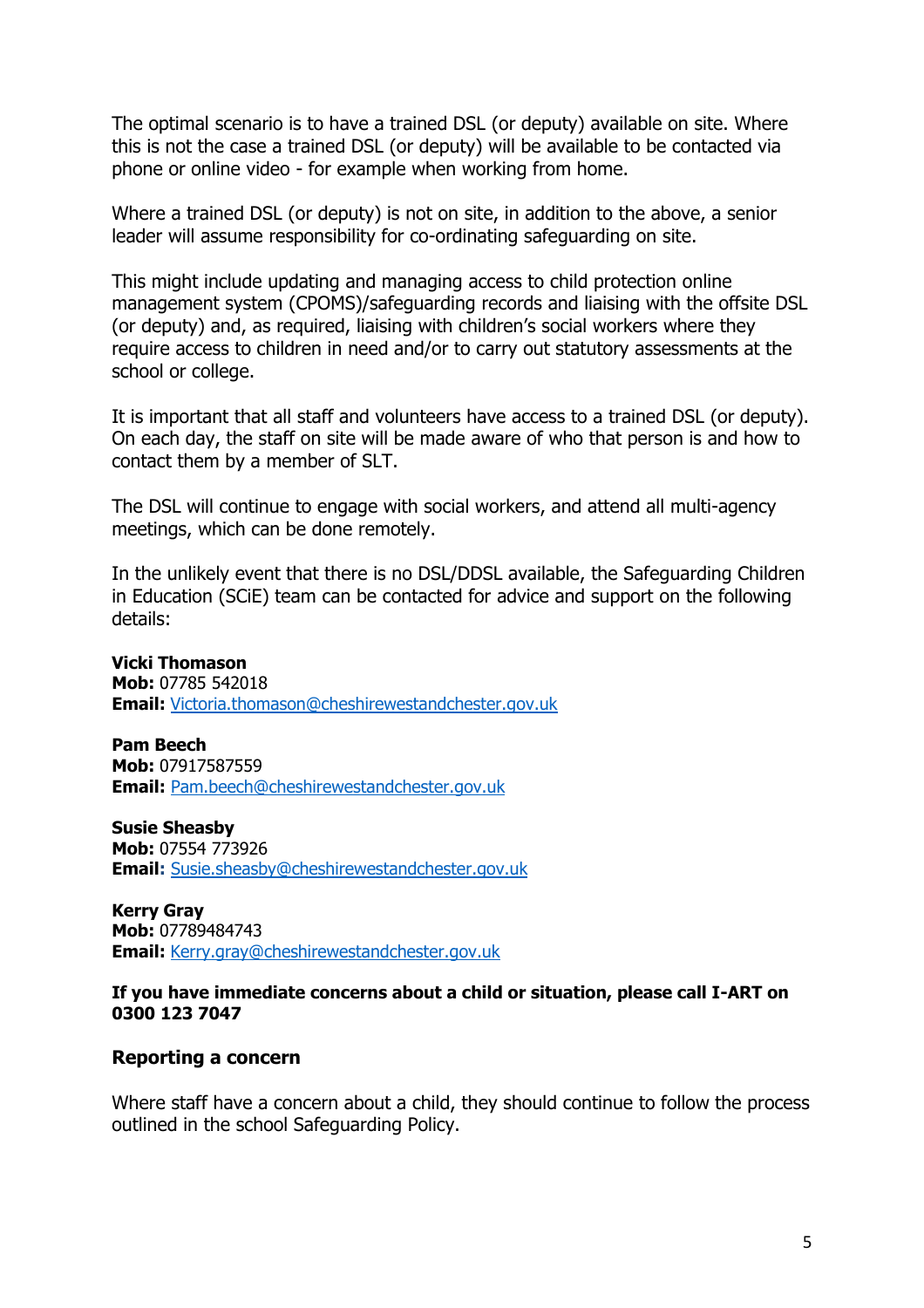In the event that a member of staff cannot access their CPOMS from home, they should email the Designated Safeguarding Lead, Deputy Lead and Headteacher. This will ensure that the concern is received.

Staff are reminded of the need to report any concern immediately and without delay.

Where staff are concerned about an adult working with children in the school, they should report the concern to the headteacher. If there is a requirement to make a notification to the headteacher whilst away from school, this should be done verbally and followed up with an email to the headteacher.

Concerns around the Headteacher should be directed to the Chair of Governors:

Mr Nayland Southorn naylandsouthorn@gmail.com

# <span id="page-5-0"></span>**Safeguarding Training and induction**

DSL training is very unlikely to take place whilst there remains a threat of the COVID 19 virus.

For the period COVID-19 measures are in place, a DSL (or deputy) who has been trained will continue to be classed as a trained DSL (or deputy) even if they miss their refresher training.

All existing school staff have had safeguarding training and have read part 1 of Keeping Children Safe in Education (2019). The DSL should communicate with staff any new local arrangements, so they know what to do if they are worried about a child.

For movement within the Trust, schools should seek assurance from the Multi-

### <span id="page-5-1"></span>**Safer recruitment/volunteers and movement of staff**

It remains essential that people who are unsuitable are not allowed to enter the children's workforce or gain access to children. When recruiting new staff, Eccleston CE Primary School will continue to follow the relevant safer recruitment processes for their setting, including, as appropriate, relevant sections in part 3 of Keeping Children Safe in Education (2019) (KCSIE).

In response to COVID-19, the Disclosure and Barring Service (DBS) has made changes to its guidance on standard and enhanced DBS ID checking to minimise the need for face-to-face contact.

If staff are deployed from another education or children's workforce setting to our school, we will take into account the DfE supplementary guidance on safeguarding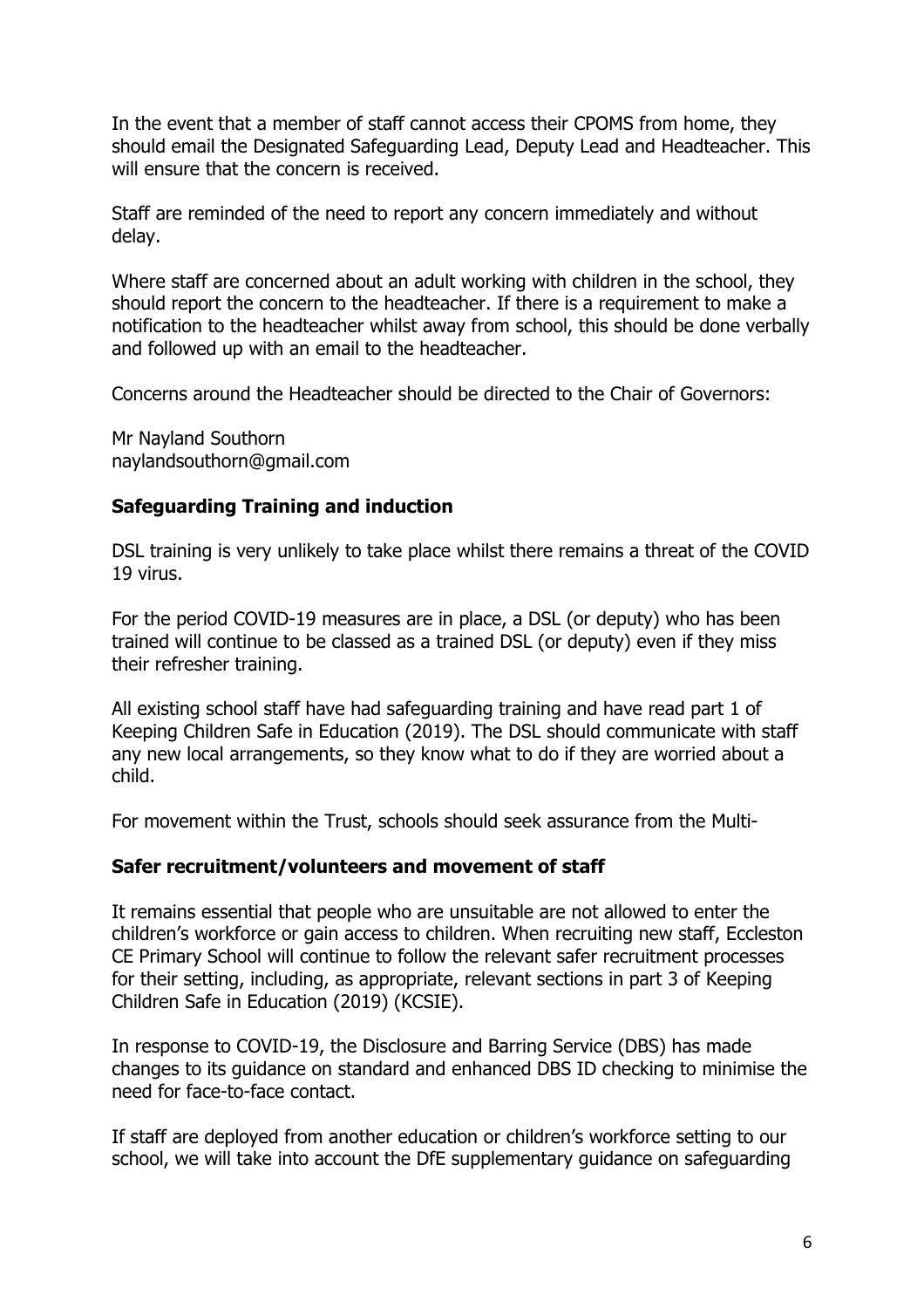children during the COVID-19 pandemic and will accept portability as long as the current employer confirms in writing that:-

- the individual has been subject to an enhanced DBS and children's barred list check
- there are no known concerns about the individual's suitability to work with children
- there is no ongoing disciplinary investigation relating to that individual

Where Eccleston CE Primary School are utilising volunteers, we will continue to follow the checking and risk assessment process as set out in paragraphs 167 to 172 of KCSIE. Under no circumstances will a volunteer who has not been checked be left unsupervised or allowed to work in regulated activity.

Eccleston CE Primary School will continue to follow the legal duty to refer to the DBS anyone who has harmed or poses a risk of harm to a child or vulnerable adult. Full details can be found at paragraph 163 of KCSIE.

Eccleston CE Primary School will continue to consider and make referrals to the Teaching Regulation Agency (TRA) as per paragraph 166 of KCSIE and the TRA's 'Teacher misconduct advice for making a referral.

During the COVID-19 period all referrals should be made by emailing [Misconduct.Teacher@education.gov.uk](mailto:Misconduct.Teacher@education.gov.uk)

Whilst acknowledging the challenge of the current National emergency, it is essential from a safeguarding perspective that any school is aware, on any given day, which staff/volunteers will be in the school or college, and that appropriate checks have been carried out, especially for anyone engaging in regulated activity. As such, Eccleston CE Primary School will continue to keep the single central record (SCR) up to date as outlined in paragraphs 148 to 156 in KCSIE.

### <span id="page-6-0"></span>**Online safety in schools and colleges**

Eccleston CE Primary School will continue to provide a safe environment, including online. This includes the use of an online filtering system.

Where students are using computers in school, appropriate supervision will be in place.

### <span id="page-6-1"></span>**Children and online safety away from school and college**

It is important that all staff who interact with children, including online, continue to look out for signs a child may be at risk. Any such concerns should be dealt with as per the Safeguarding Policy and where appropriate, referrals should still be made to children's social care and as required, the police.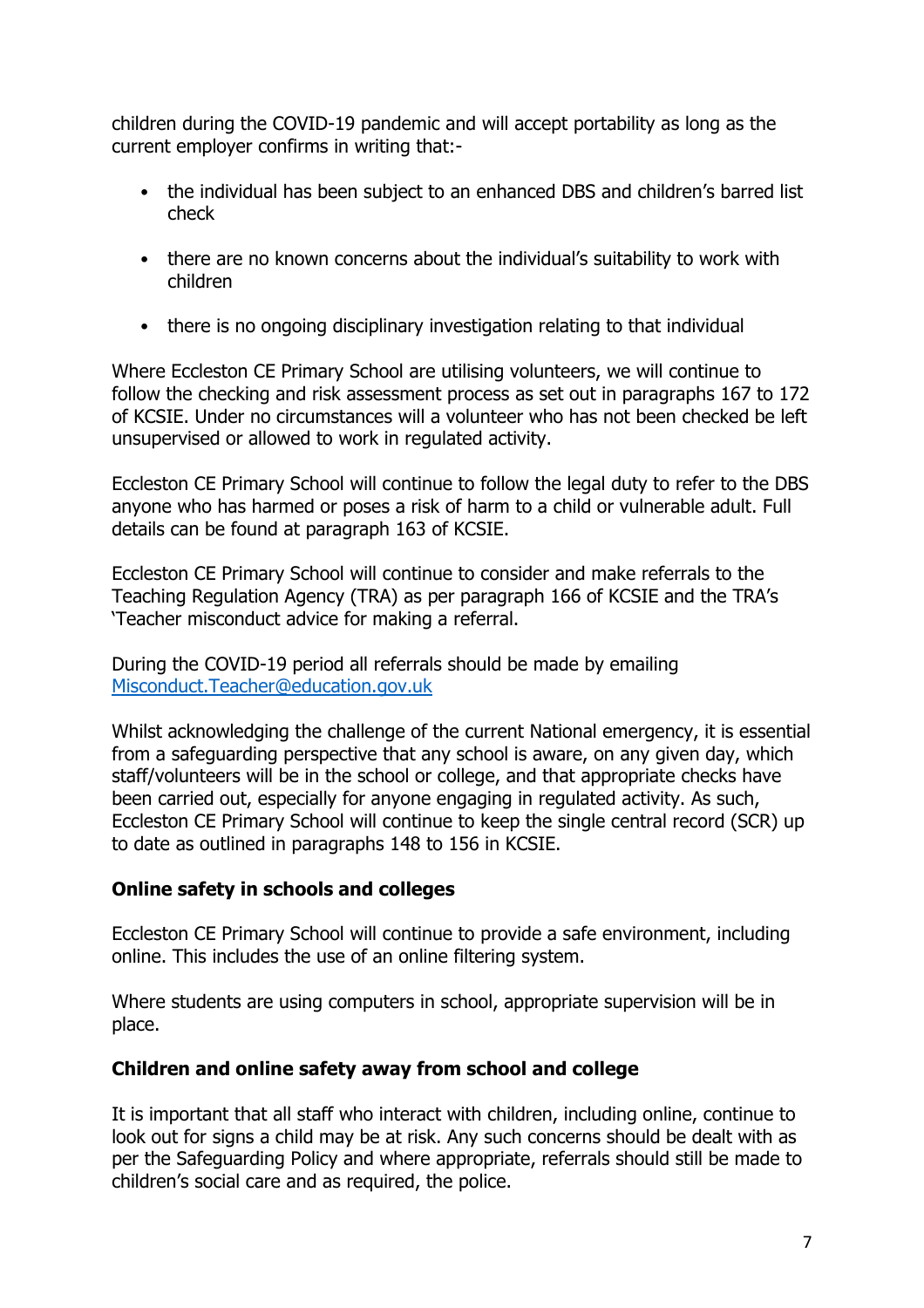Online teaching should follow the same principles as set out in the code of conduct.

Eccleston CE Primary School will ensure any use of online learning tools and systems is in line with privacy and data protection/GDPR requirements.

Below are some things to consider when delivering virtual lessons, especially where webcams are involved:

- Staff and children must wear suitable clothing, as should anyone else in the household.
- Any computers used should be in appropriate areas, for example, not in bedrooms
- Live classes should be kept to a reasonable length of time, or the streaming may prevent the family 'getting on' with their day.
- Language must be professional and appropriate, including any family members in the background.
- Staff must only use platforms specified by senior managers and approved by our IT network manager / provider to communicate with pupils
- Staff should record, the length, time, date and attendance of any sessions held.

# <span id="page-7-0"></span>**Supporting children not in school**

Eccleston CE Primary is committed to ensuring the safety and wellbeing of all its children and young people.

Where the DSL has identified a child to be on the edge of social care support, or who would normally receive pastoral-type support in school, they should ensure that a robust communication plan is in place for that child or young person.

Details of this plan must be recorded i.e. CPOMS, as should a record of any contact they have made.

The communication plans can include; remote contact, phone contact, door-step visits.

Eccleston CE Primary and its DSL will work closely with all stakeholders to maximise the effectiveness of any communication plan.

This plan will be reviewed regularly and where concerns arise, the DSL will consider any referrals as appropriate.

Eccleston CE Primary recognises that school is a protective factor for children and young people, and the current circumstances, can affect the mental health of pupils and their parents/carers. Teachers at our school need to be aware of this in setting expectations of pupils' work where they are at home.